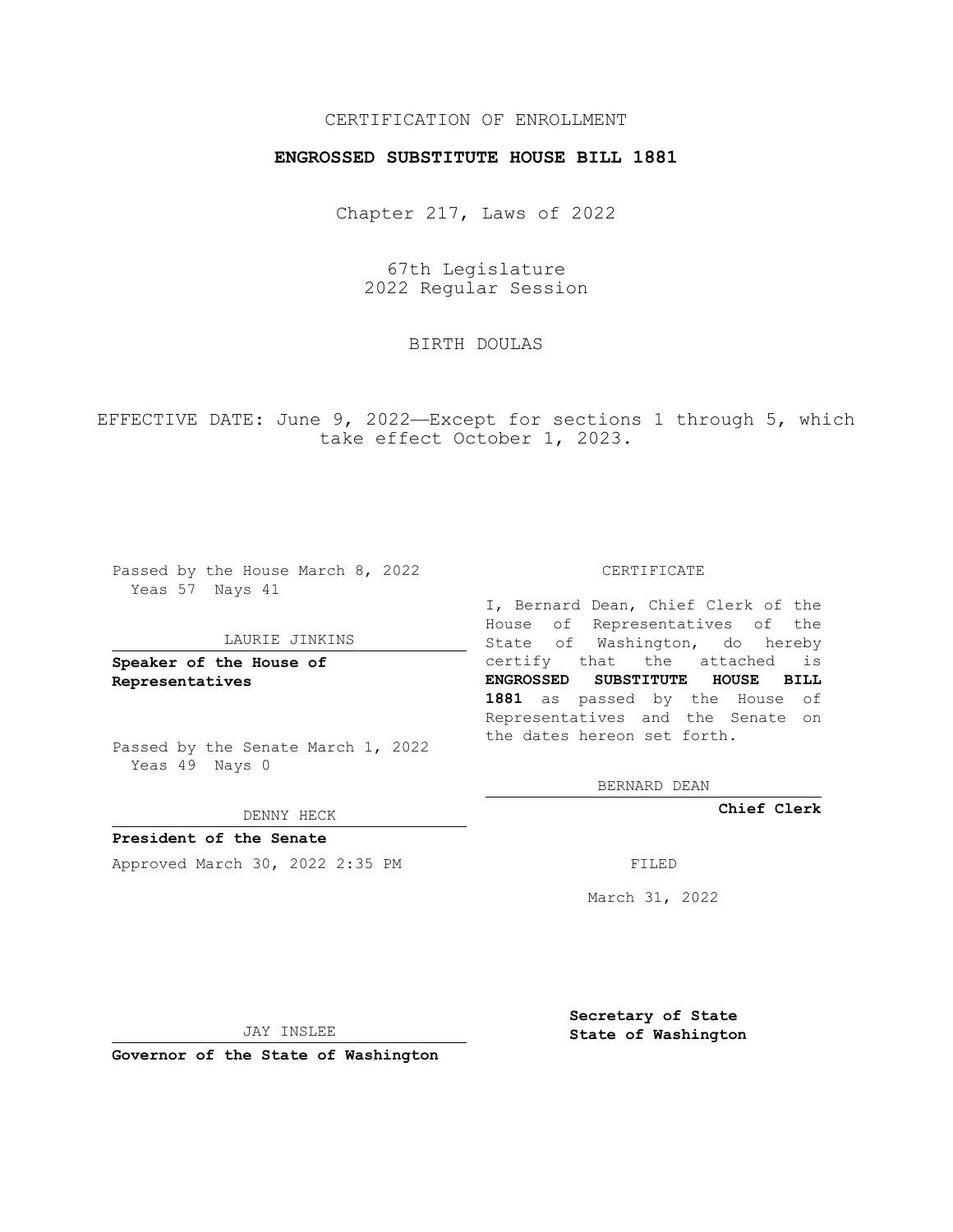### **ENGROSSED SUBSTITUTE HOUSE BILL 1881**

AS AMENDED BY THE SENATE

Passed Legislature - 2022 Regular Session

# **State of Washington 67th Legislature 2022 Regular Session**

**By** House Health Care & Wellness (originally sponsored by Representatives Harris-Talley, Entenman, Berry, J. Johnson, Ortiz-Self, Ryu, Simmons, Stonier, Wicks, Senn, Peterson, Chopp, Ormsby, Goodman, Berg, Ramel, Chase, Taylor, Frame, Davis, Macri, and Pollet)

READ FIRST TIME 02/02/22.

1 AN ACT Relating to creating a new health profession for birth 2 doulas; amending RCW 18.130.040; adding a new chapter to Title 18 3 RCW; and providing an effective date.

4 BE IT ENACTED BY THE LEGISLATURE OF THE STATE OF WASHINGTON:

5 NEW SECTION. **Sec. 1.** The definitions in this section apply 6 throughout this chapter unless the context clearly requires 7 otherwise.

8 (1) "Department" means the department of health.

 (2) "Birth doula" means a person that is a nonmedical birth coach or support person trained to provide physical, emotional, and informational support to birthing persons during pregnancy, antepartum, labor, birth, and the postpartum period. Birth doulas advocate for and support birthing people and families to self- advocate by helping them to know their rights and make informed decisions. Birth doulas do not provide medical care.

16 (3) "Postpartum period" means the 12-month period beginning on 17 the last day of the pregnancy.

18 (4) "Secretary" means the secretary of health.

19 NEW SECTION. **Sec. 2.** (1) A birth doula may voluntarily apply 20 for certification from the department under this section.

p. 1 ESHB 1881.SL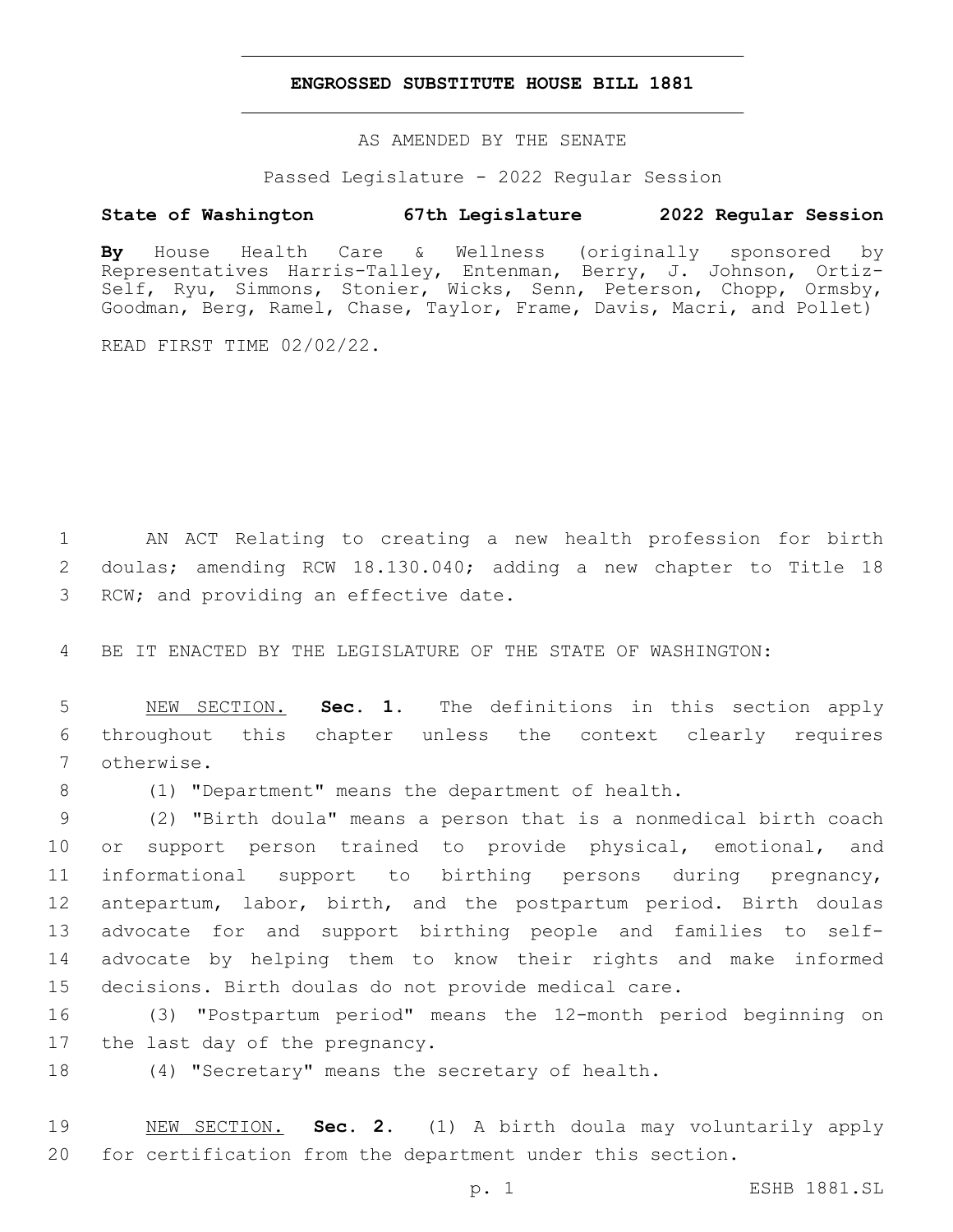(2) The department shall issue a certification to any applicant 2 who has met the following requirements:

 (a) Submitted a completed application as required by the 4 department;

 (b) Satisfactorily completed competencies that meet the 6 requirements established by the secretary;

 (c) Has not engaged in unprofessional conduct as defined in RCW 18.130.180;8

(d) Is not currently subject to any disciplinary proceedings; and

 (e) Paid a certification fee established by the secretary in 11 rule.

 (3) The uniform disciplinary act, chapter 18.130 RCW, governs the issuance and denial of certifications and the discipline of certified 14 birth doulas under this chapter.

NEW SECTION. **Sec. 3.** (1) The secretary shall:

 (a) In collaboration with community partners who advance equitable access to improve perinatal outcomes and care through holistic services for black and brown communities, adopt rules establishing the competency-based requirements that a birth doula must meet to obtain certification. The rules must establish processes that allow for applicants to meet the competency-based requirements 22 through the following pathways:

 (i) Successful completion of training and education programs 24 approved by the secretary; and

 (ii) Submission of proof of successful completion of culturally congruent ancestral practices, training, and education that the secretary must review and determine whether the training and 28 education meet the competency-based requirements;

 (b) Establish certification and renewal fees, administrative procedures, continuing education, administrative requirements, and forms necessary to implement this chapter in accordance with RCW 32 43.70.250 and 43.70.280;

 (c) Maintain a record of all applicants and certifications under 34 this chapter; and

 (d) Hire clerical, administrative, and investigative staff as 36 needed to implement and administer this chapter.

 (2) All fees collected under this chapter must be credited to the health professions account as required under RCW 43.70.320.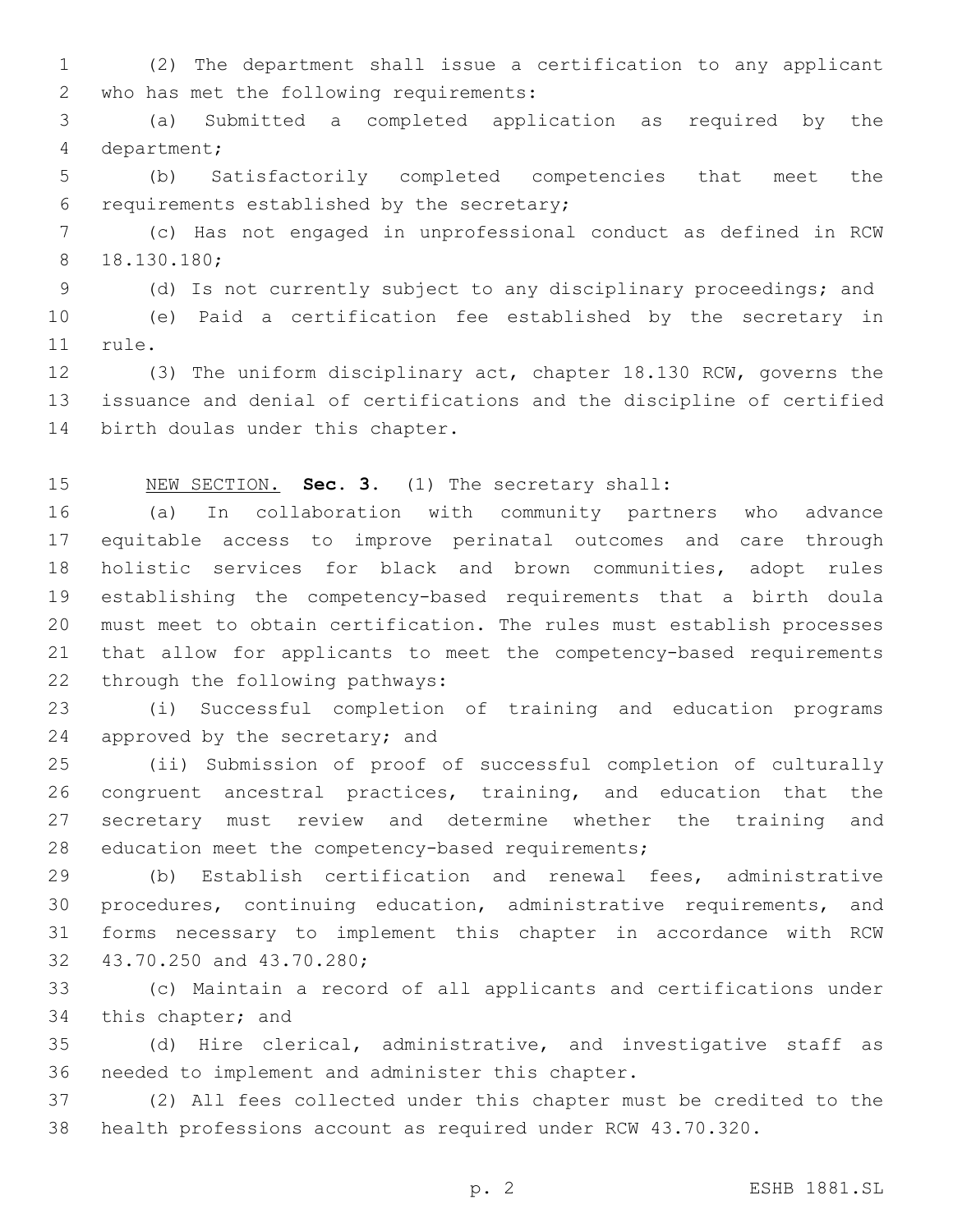NEW SECTION. **Sec. 4.** (1) Nothing in this chapter prohibits a person from practicing as a birth doula without obtaining certification under this chapter.

 (2) No person may use the title "state-certified birth doula" in connection with the person's name to indicate or imply, directly or indirectly, that the person is a state-certified birth doula without being certified in accordance with this chapter as a birth doula.

 **Sec. 5.** RCW 18.130.040 and 2021 c 179 s 7 are each amended to 9 read as follows:

 (1) This chapter applies only to the secretary and the boards and commissions having jurisdiction in relation to the professions licensed under the chapters specified in this section. This chapter does not apply to any business or profession not licensed under the 14 chapters specified in this section.

 (2)(a) The secretary has authority under this chapter in relation 16 to the following professions:

 (i) Dispensing opticians licensed and designated apprentices 18 under chapter 18.34 RCW;

(ii) Midwives licensed under chapter 18.50 RCW;

(iii) Ocularists licensed under chapter 18.55 RCW;

 (iv) Massage therapists and businesses licensed under chapter 22 18.108 RCW;

(v) Dental hygienists licensed under chapter 18.29 RCW;

 (vi) Acupuncturists or acupuncture and Eastern medicine 25 practitioners licensed under chapter 18.06 RCW;

 (vii) Radiologic technologists certified and X-ray technicians 27 registered under chapter 18.84 RCW;

 (viii) Respiratory care practitioners licensed under chapter 29 18.89 RCW;

 (ix) Hypnotherapists and agency affiliated counselors registered and advisors and counselors certified under chapter 18.19 RCW;

 (x) Persons licensed as mental health counselors, mental health counselor associates, marriage and family therapists, marriage and family therapist associates, social workers, social work associates— advanced, and social work associates—independent clinical under 36 chapter 18.225 RCW;

 (xi) Persons registered as nursing pool operators under chapter 38 18.52C RCW;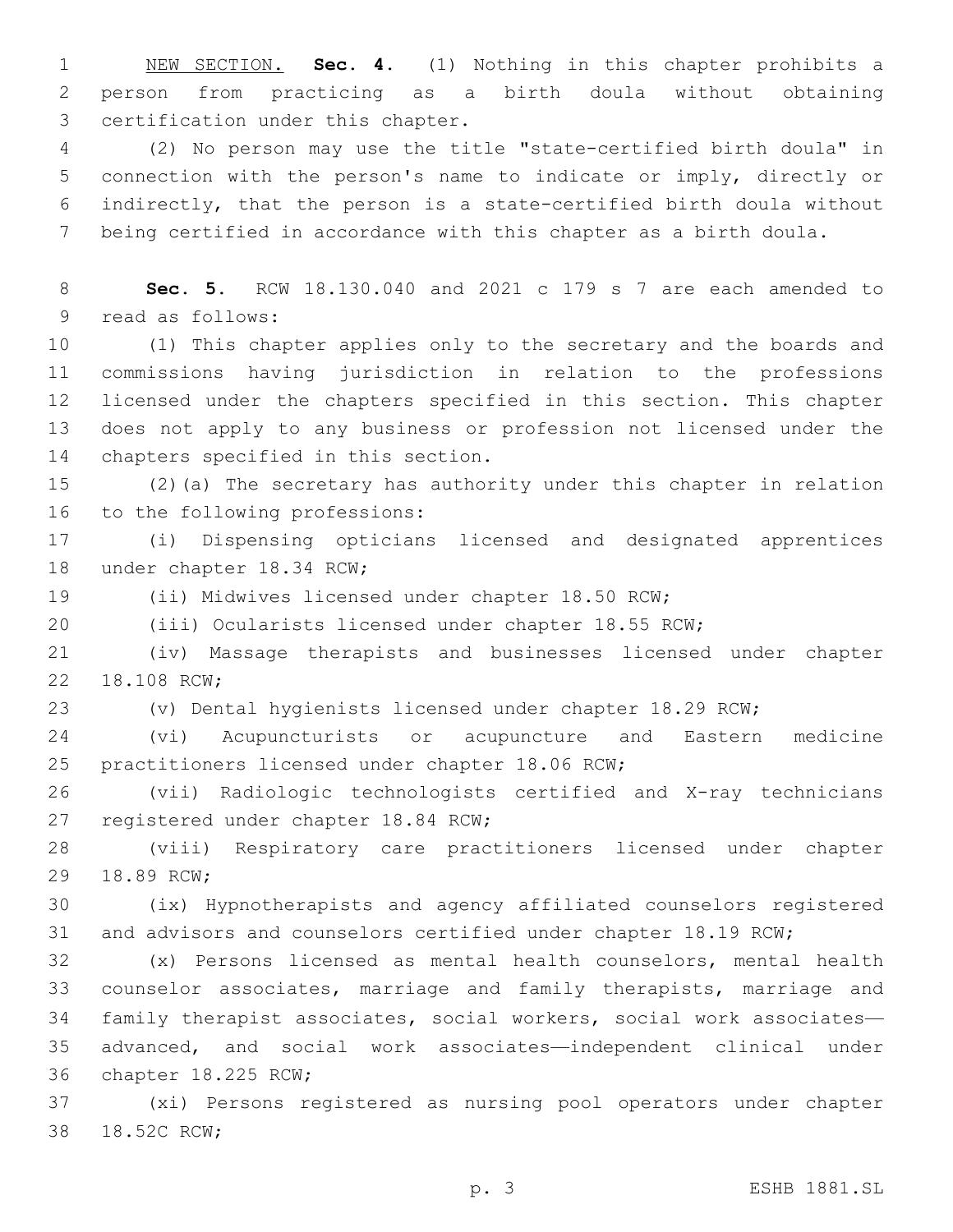(xii) Nursing assistants registered or certified or medication 2 assistants endorsed under chapter 18.88A RCW; (xiii) Dietitians and nutritionists certified under chapter 4 18.138 RCW; (xiv) Substance use disorder professionals, substance use disorder professional trainees, or co-occurring disorder specialists 7 certified under chapter 18.205 RCW; (xv) Sex offender treatment providers and certified affiliate sex 9 offender treatment providers certified under chapter 18.155 RCW; (xvi) Persons licensed and certified under chapter 18.73 RCW or 11 RCW 18.71.205; (xvii) Orthotists and prosthetists licensed under chapter 18.200 13 RCW; (xviii) Surgical technologists registered under chapter 18.215 15 RCW; (xix) Recreational therapists under chapter 18.230 RCW; (xx) Animal massage therapists certified under chapter 18.240 18 RCW; (xxi) Athletic trainers licensed under chapter 18.250 RCW; (xxii) Home care aides certified under chapter 18.88B RCW; (xxiii) Genetic counselors licensed under chapter 18.290 RCW; (xxiv) Reflexologists certified under chapter 18.108 RCW; (xxv) Medical assistants-certified, medical assistants- hemodialysis technician, medical assistants-phlebotomist, forensic phlebotomist, and medical assistants-registered certified and registered under chapter 18.360 RCW; ((and)) (xxvi) Behavior analysts, assistant behavior analysts, and 28 behavior technicians under chapter 18.380 RCW; and (xxvii) Birth doulas certified under chapter 18.--- RCW (the new 30 chapter created in section 7 of this act). (b) The boards and commissions having authority under this 32 chapter are as follows: (i) The podiatric medical board as established in chapter 18.22 34 RCW; (ii) The chiropractic quality assurance commission as established 36 in chapter 18.25 RCW; (iii) The dental quality assurance commission as established in chapter 18.32 RCW governing licenses issued under chapter 18.32 RCW, licenses and registrations issued under chapter 18.260 RCW, and 40 certifications issued under chapter 18.350 RCW;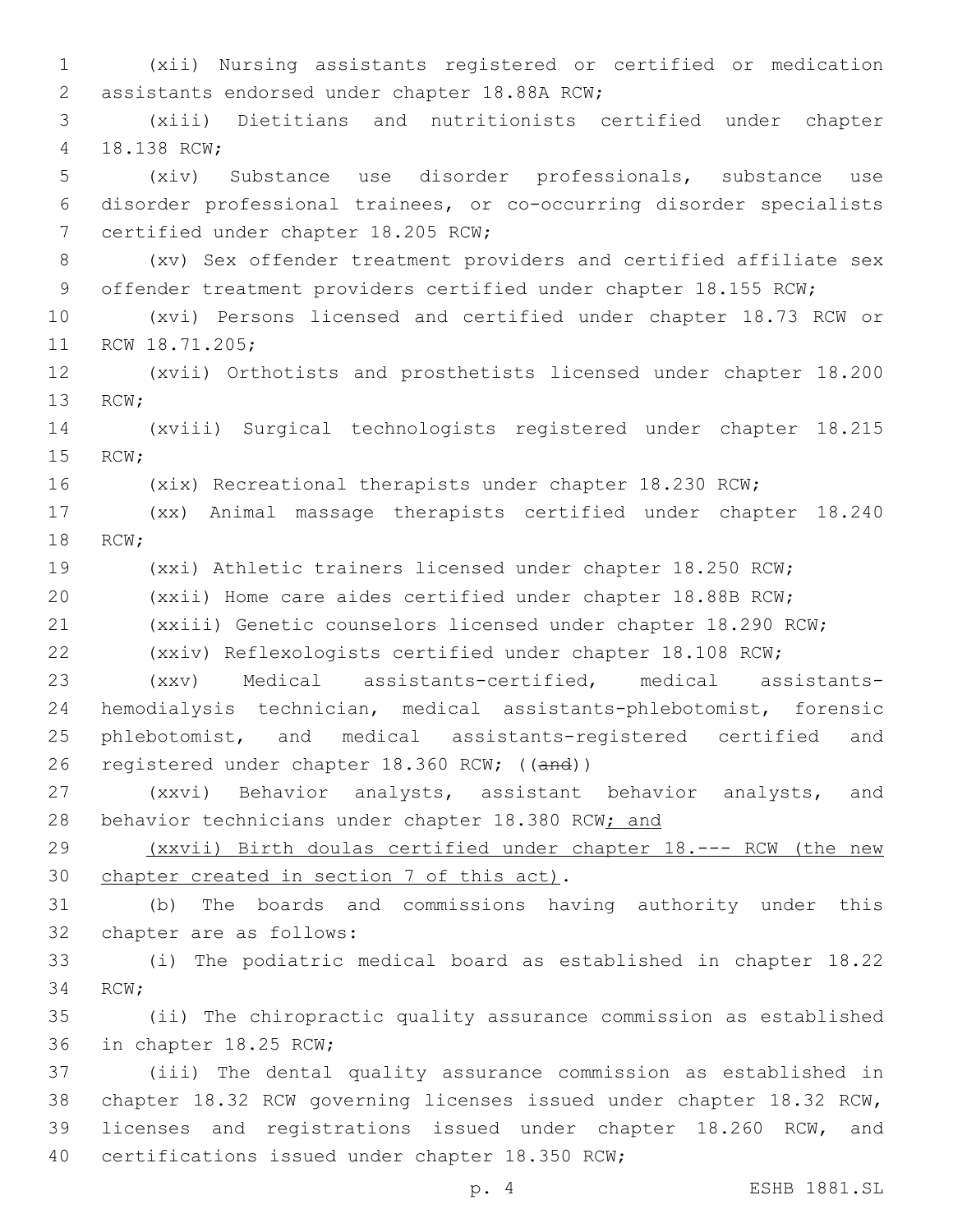(iv) The board of hearing and speech as established in chapter 2 18.35 RCW;

 (v) The board of examiners for nursing home administrators as 4 established in chapter 18.52 RCW;

 (vi) The optometry board as established in chapter 18.54 RCW 6 governing licenses issued under chapter 18.53 RCW;

 (vii) The board of osteopathic medicine and surgery as established in chapter 18.57 RCW governing licenses issued under 9 chapter 18.57 RCW;

 (viii) The pharmacy quality assurance commission as established in chapter 18.64 RCW governing licenses issued under chapters 18.64 12 and 18.64A RCW;

 (ix) The Washington medical commission as established in chapter 18.71 RCW governing licenses and registrations issued under chapters 15 18.71 and 18.71A RCW;

 (x) The board of physical therapy as established in chapter 18.74 17 RCW;

 (xi) The board of occupational therapy practice as established in 19 chapter 18.59 RCW;

 (xii) The nursing care quality assurance commission as established in chapter 18.79 RCW governing licenses and registrations 22 issued under that chapter;

 (xiii) The examining board of psychology and its disciplinary 24 committee as established in chapter 18.83 RCW;

 (xiv) The veterinary board of governors as established in chapter 26 18.92 RCW:

 (xv) The board of naturopathy established in chapter 18.36A RCW, governing licenses and certifications issued under that chapter; and

 (xvi) The board of denturists established in chapter 18.30 RCW. (3) In addition to the authority to discipline license holders,

 the disciplining authority has the authority to grant or deny licenses. The disciplining authority may also grant a license subject 33 to conditions.

 (4) All disciplining authorities shall adopt procedures to ensure substantially consistent application of this chapter, the uniform disciplinary act, among the disciplining authorities listed in 37 subsection (2) of this section.

 NEW SECTION. **Sec. 6.** The secretary may adopt any rules necessary to implement this chapter.